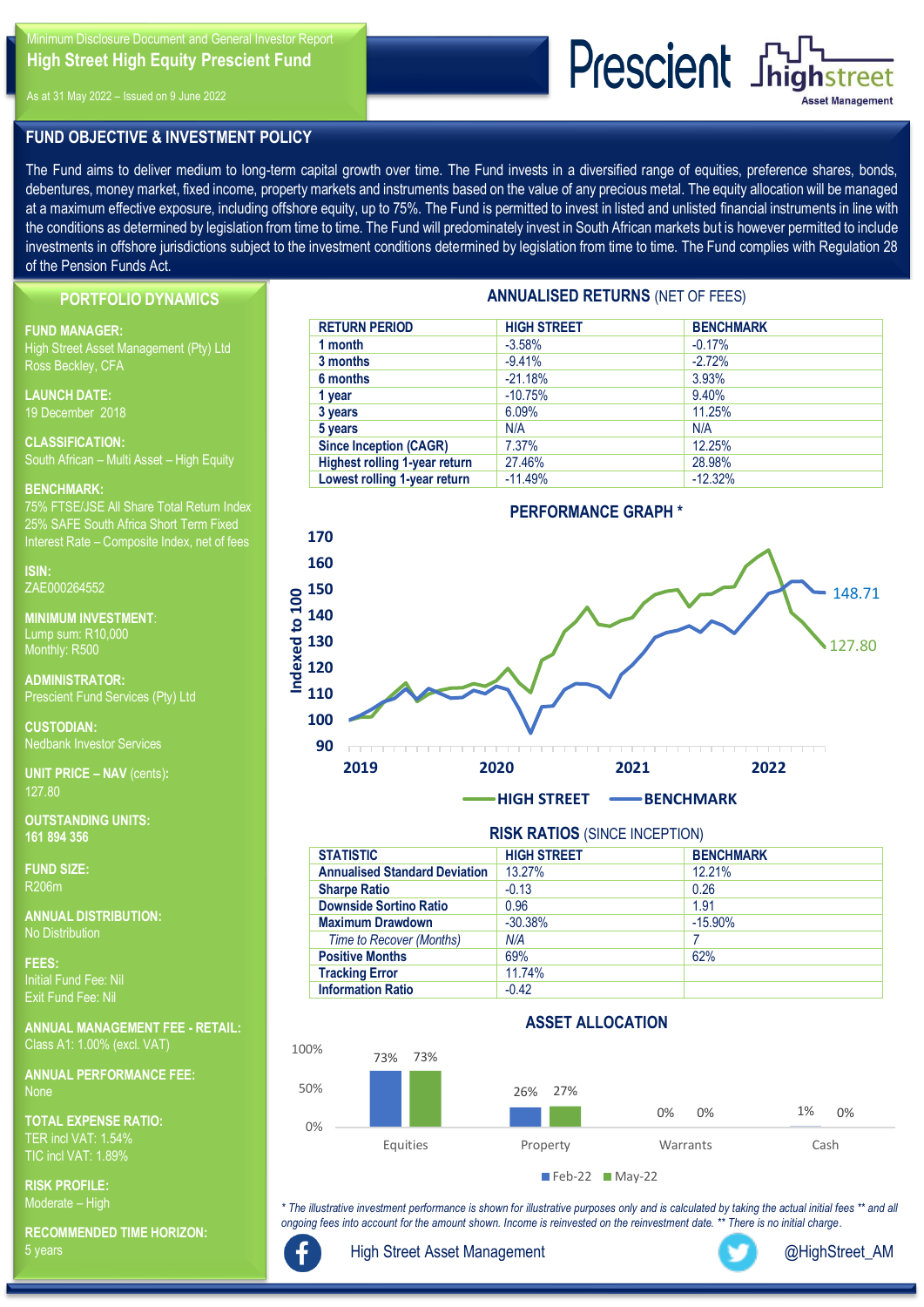imum Disclosure Document and General Investor Report **High Street High Equity Prescient Fund** 

 $A$ t 31 May 2022 – Issued on 9 June 2022

Prescient Jhi

**FOREIGN HOLDING ALLOCATION**

## **GEOGRAPHIC ALLOCATION**



### **Manager Commentary**

For the month of May, the Fund returned -3.58% relative to its benchmark of -0.17% with the Rand appreciating by -0.94% against the US Dollar. The Rand strengthened on the back of a positive outlook for South Africa from Standard & Poor's, along with further ongoing support from commodity markets. The Rand has experienced a volatile year in 2022, and a more benign month from the currency was appreciated by the investment community.

Local markets continued their year of relative outperformance against global peers, with commodity players continuing to prop up the All-Share Index, whilst other global indices struggled in an environment of tightening financial conditions.

| Index                      | <b>YTD Total Return (ZAR)</b> |
|----------------------------|-------------------------------|
| <b>JSE All Share Index</b> | $-1.32%$                      |
| <b>S&amp;P 500</b>         | $-15.62%$                     |
| Nasdag 100                 | $-24.89%$                     |
| Hang Seng Index            | $-9.85%$                      |
| Eurostoxx 50               | $-16.43$                      |

The worst performer of the indices above is the Nasdaq 100 given its higher exposure to growth assets and "Big Tech" stocks in particular. With the Fund being heavily offshore orientated and biased towards growth, it is the weakness of offshore growth assets in particular which has hurt Fund performance in 2022. With that being said, we remain of the belief that commodity prices are cyclical in nature and will not prop up the Rand and the All-Share Index forever. Our conviction is that offshore markets remain attractive relative to local markets for investors with longer time horizons and we will continue to be as offshore orientated as possible.



MSCI World Index 447% JSE All Share 197%

**Fund Manager: Ross Beckley, CFA**

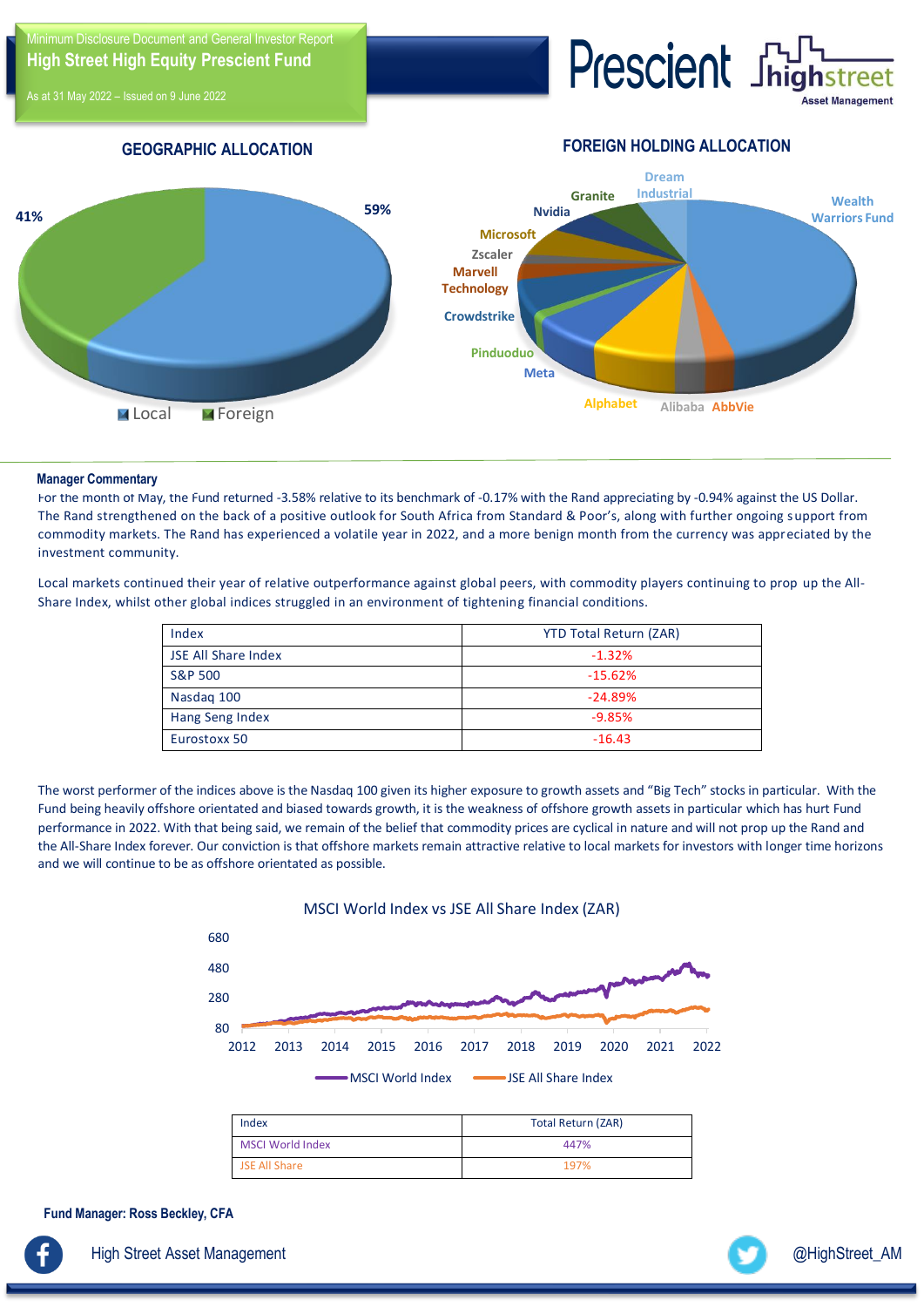Minimum Disclosure Document and General Investor Report **High Street High Equity Prescient Fund** 



# **TOP HOLDINGS**

# **Equities Property**

Wealth Warriors Fund Mix Telematics Sirius Real Estate Prosus CrowdStrike Industrials REIT Master Drilling Trencor Mas Real Estate Naspers Alphabet Dream Industrial<br>Richemont Microsoft Granite **Richemont** 

# **% MONTHLY PERFORMANCE** (NET OF FEES)

|      |                  | <b>JAN</b> | <b>FEB</b> | <b>MAR</b> | <b>APR</b> | <b>MAY</b> | <b>JUN</b> | <b>JUL</b> | <b>AUG</b> | <b>SEP</b> | <b>OCT</b> | <b>NOV</b> | <b>DEC</b> | <b>YEAR</b> |
|------|------------------|------------|------------|------------|------------|------------|------------|------------|------------|------------|------------|------------|------------|-------------|
| 2022 | <b>FUND</b>      | $-6.56$    | $-8.48$    | $-2.56$    | $-3.59$    | $-3.58$    |            |            |            |            |            |            |            | $-19.67$    |
|      | <b>BENCHMARK</b> | 0.73       | 2.29       | 0.1        | $-2.66$    | $-0.17$    |            |            |            |            |            |            |            |             |
| 2021 | <b>FUND</b>      | 4.03       | 2.26       | 0.85       | 0.34       | $-4.34$    | 3.29       | 0.06       | 1.76       | 0.32       | 5.21       | 2.14       | 1.75       | 18.60       |
|      | <b>BENCHMARK</b> | 3.98       | 4.47       | 1.48       | 0.59       | 1.23       | $-1.73$    | 3.22       | $-1.22$    | $-2.27$    | 3.94       | 3.44       | 3.69       | 22.52       |
| 2020 | <b>FUND</b>      | 4.06       | $-4.62$    | $-3.26$    | 11.15      | 1.83       | 7.01       | 2.78       | 3.98       | $-4.55$    | $-0.50$    | 1.60       | 0.77       | 20.85       |
|      | <b>BENCHMARK</b> | $-1.13$    | $-6.61$    | $-8.95$    | 10.62      | 0.35       | 5.92       | 2.02       | $-0.10$    | $-1.10$    | $-3.46$    | 7.97       | 3.26       |             |
| 2019 | <b>FUND</b>      | 0.06       | 5.22       | 3.66       | 3.49       | $-6.32$    | 2.69       | 1.32       | 0.78       | 0.04       | 1.44       | $-0.84$    | 1.91       | 13.78       |
|      | <b>BENCHMARK</b> | 2.26       | 2.70       | 1.31       | 3.33       | $-3.48$    | 3.72       | $-1.62$    | $-1.68$    | 0.29       | 2.50       | $-1.21$    | 2.63       | 10.95       |
| 2018 | <b>FUND</b>      |            |            |            |            |            |            |            |            |            |            |            | 1.17       |             |
|      | <b>BENCHMARK</b> |            |            |            |            |            |            |            |            |            |            |            | 1.78       |             |